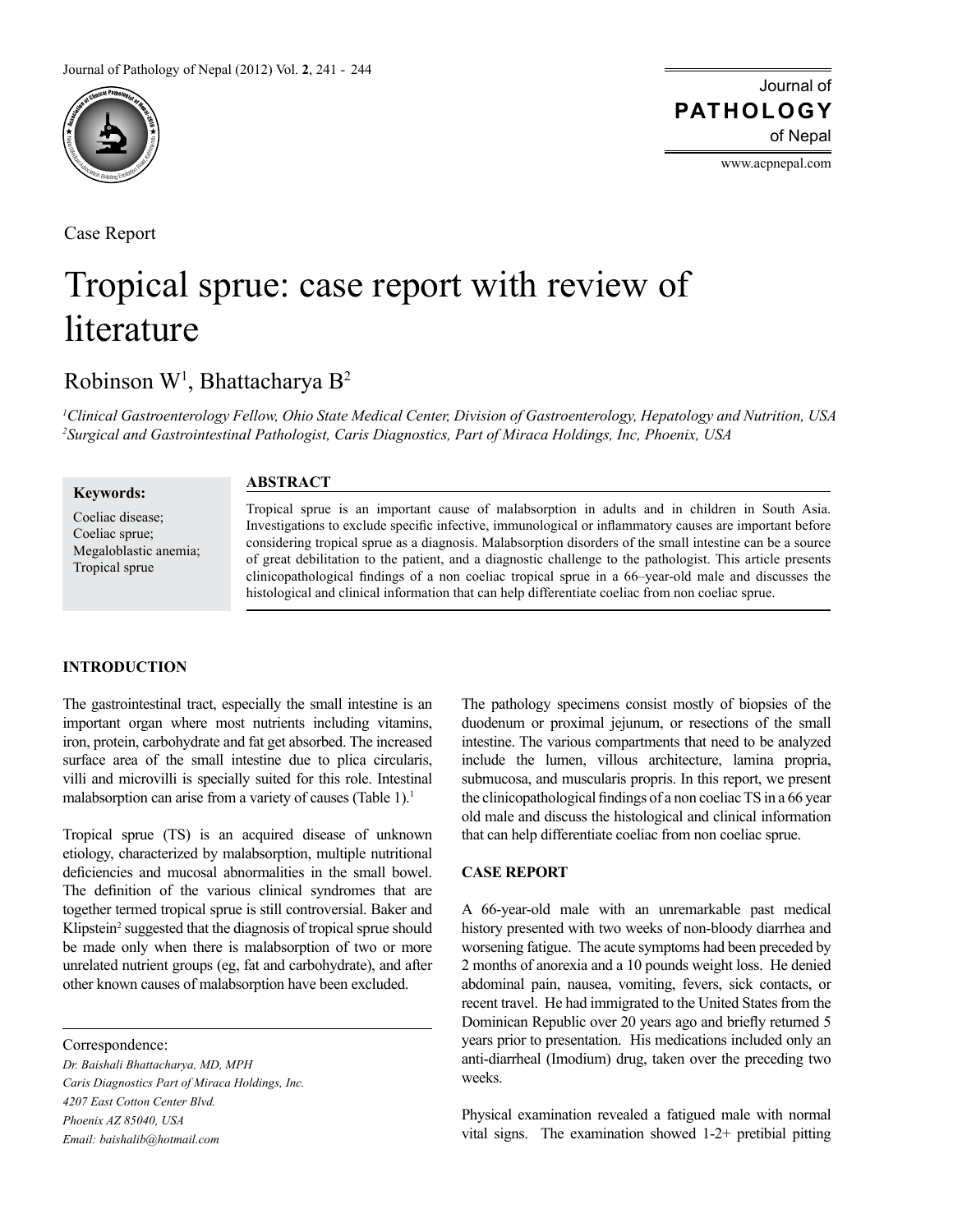#### **Table 1: Causes of tropical malabsorption1**

- Coeliac disease
- Infections such as Giardia, Mycobacterium avium, intestinal tuberculosis, cryptosporidia, Cyclospora, Isospora, Helminths, Leishmania
- Lactose intolerance (biopsy finding is normal)
- Immunodeficiency and HIV/AIDS related enteropathy, including IgA deficiency, common variable immunodeficiency (HIV/AIDS enteropathy is diagnosed when other infections are excluded)
- Tropical sprue
- Small bowel bacterial overgrowth (caused by anaerobic bacterial overgrowth due to stasis, diabetic neuropathy, bowel resections, scleroderma etc)
- Crohn's enteritis
- Autoimmune enteropathy (children, anti-enterocyte antibodies)
- Chronic pancreatitis
- Malignancy such as carcinoma, lymphoma

#### **Table 2: Biopsy protocol for diagnosis of malabsortion**

Multiple biopsies from 2nd, 3rd part duodenum and proximal jejunum if possible

Importance of proper biopsy orientation

Diagnosis of coeliac disease is based on biopsy findings, serology and response to Gluten free diet.

Normal intraepithelial T lymphocytes: <40/100 enterocytes with <12 in the villous tip

Normal villous: crypt ratio: 3-5:1

Beware of the followings:

- Duodenal bulb often shows peptic change and can be blunted
- Terminal ileum peyers patches can appear blunted with
- intraepithelial lymphocytes in the overlying epithelium
- Beware of thick or tangential sections
- Increased duodenal IELs without villous blunting
	- » Coeliac sprue including treated and latent sprue
	- » Helicobacter pylori infection in the stomach
	- » Non steroidal anti-inflammatory medications
	- **Infection**
	- » Idiopathic inflammatory bowel disease (Crohn's disease)
	- » Tropical sprue
	- » Food allergy
	- Connective tissue disorder
	- » Morbid obesity

edema and conjunctival pallor. The abdominal and rectal examinations were unremarkable. Initial blood test identified a macrocytic anemia with hemoglobin 6.2 g/dl, MCV 108.5 fL, WBC 3500/cumm, and platelets 154,000/cumm. Additional blood tests revealed severe deficiencies in Vitamin  $B_{12}$ : 31 pg/ ml (normal: 200-600 pg/ml) and folate: 102 ng/ml (normal red cell folate: 160-800 ng/ml) with normal iron stores. Stool culture was negative.

A bone marrow biopsy and aspirate smears showed a hypercellular marrow with erythroid hyperplasia, megaloblastic erythroblasts, giant bands and metamyelocytes (fig. 1) and normal iron stores, findings classic for megaloblastic anemia. Upper endoscopy performed for evaluation of possible gastrointestinal bleeding and malabsorptive disease revealed mildly atrophic gastric mucosa and normal appearing small bowel mucosa including the proximal jejunum. Biopsy of the stomach showed chronic active Helicobacter pylori (H. Pylori) -related gastritis. Jejunal biopsies showed moderate villous atrophy with increased intraepithelial lymphocytes (IELs, fig. 2A&B). A diagnosis of coeliac disease was suggested based on the jejunal biopsy findings.

Coeliac serologies (tissue transglutaminase IgA antibody, anti-gliadin IgA antibody) were negative. A subsequent colonoscopy with terminal ileum biopsies showed mild to moderate villous blunting with increased IELs. Biopsies of the colon were normal. Based on the negative coeliac serologies and terminal ileum findings as well as severe macrocytic anemia, a diagnosis of TS was suggested.

The macrocytic anemia quickly responded to vitamin  $B_{12}$  and folic acid supplements after three weeks with a corrected MCV from 108.5 to 81 fL and Hb to 9.7 g/dl. Appropriate tripleantibiotic therapy was administered for H. pylori infection. Four months after initial presentation, all symptoms had resolved and hemoglobin had rebounded to 13.2 gm/dL with MCV 80.3 fL. A repeat upper endoscopy with repeat duodenal biopsies showed improved, but ongoing pathology marked by milder villous shortening and persistent IELs.

|                                | Coeliac sprue                                                                                                                                | <b>Tropical sprue</b>                                                                                               |
|--------------------------------|----------------------------------------------------------------------------------------------------------------------------------------------|---------------------------------------------------------------------------------------------------------------------|
| Geography                      | Mostly Europe & North America, parts of Northern<br>India                                                                                    | Indian subcontinent, West Africa, Caribbean                                                                         |
| Etiology                       | Autoimmune, wheat gluten                                                                                                                     | Hypoplastic anemia                                                                                                  |
| Genetic: HLA-DO2, DO8          | Infection, aerobic enteric bacteria                                                                                                          | Hypoplastic anemia $(40.6\%)$                                                                                       |
| Serology                       | ELISA for tissue transglutaminase                                                                                                            | None                                                                                                                |
| Iron deficiency anemia         | $^{+++}$                                                                                                                                     | Rare                                                                                                                |
| Vitamin B12, folate deficiency | $^{+}$                                                                                                                                       | $^{+++}$                                                                                                            |
| <b>Distribution</b>            | Proximal duodenum, jejunum                                                                                                                   | Entire small intestine including ileum                                                                              |
| Histology                      | Villous atrophy-none to flattened (Marsh 1-3)<br>Crypt hyperplasia<br>Lamina propria-increased chronic inflammation<br><b>Increased IELs</b> | Total villous atrophy -rare<br>Crypt hyperplasia<br>Lamina propria-increased chronic inflammation<br>Increased IELs |
| Management                     | Gluten free diet                                                                                                                             | Antibiotics, vit B12 and folate supplement                                                                          |

**Table 3: Comparison of the findings of this study with other studies**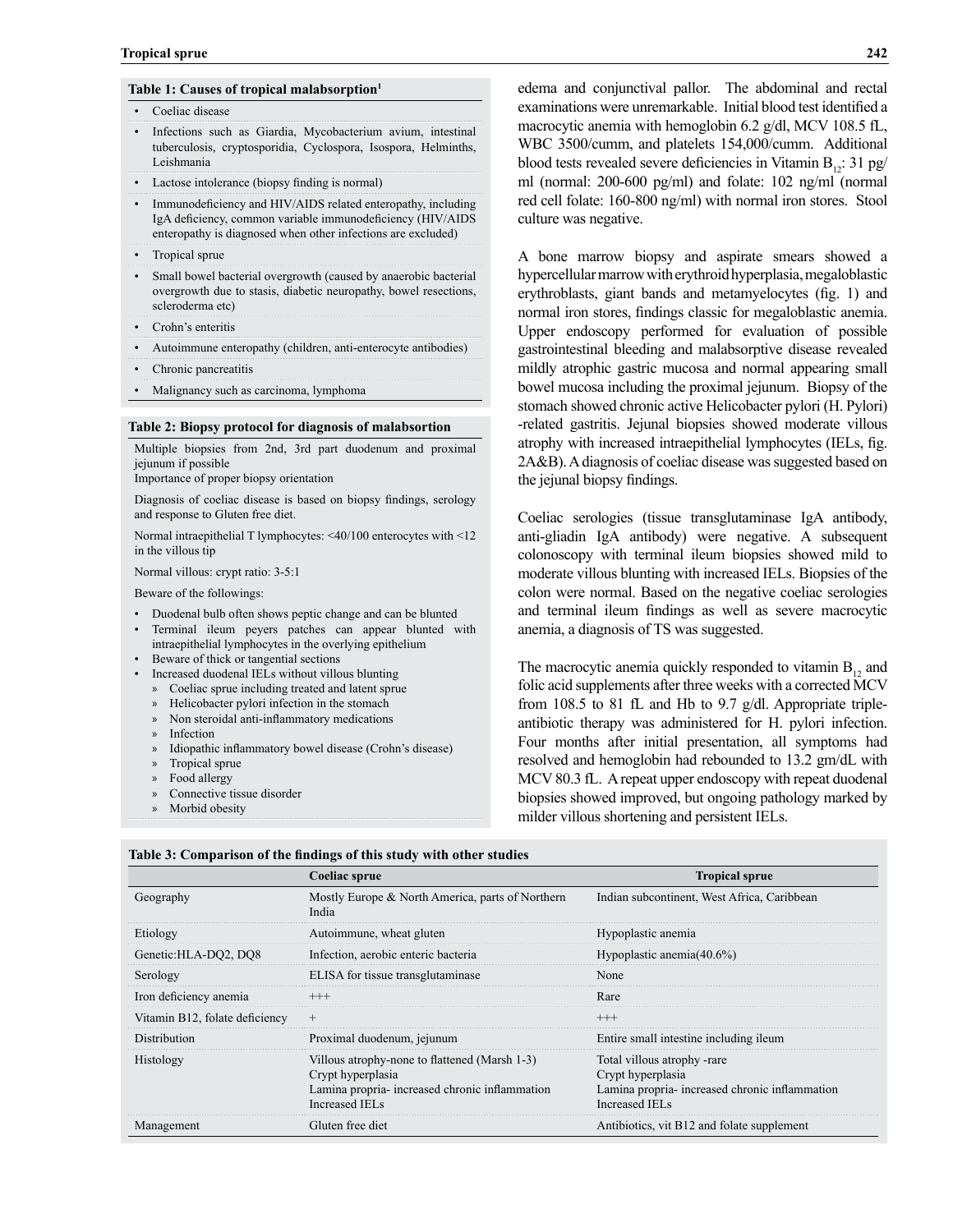Due to ongoing small bowel findings, a month-long course of tetracycline was started for a presumed diagnosis of TS. A third upper endoscopy after the month-long antibiotic course showed resolution of duodenal villous atrophy and increased IELs (fig. 3).

## **DISCUSSION**

Malabsorption can be caused by a variety of small intestinal disorders and comprises of a constellation of symptoms that include diarrhea, steatorrhea, and secondary changes such as weight loss, and nutritional deficiency including iron, folate and vitamin deficiencies from reduced absorption. TS is a rare disease of unknown etiology marked by malabsorption, nutritional deficiencies, and mucosal abnormalities of the small bowel, occurring among residents of or visitors to tropical countries.<sup>1</sup> TS has been known since the ancient times being described in the ancient Indian medical treatise, Charaka samhita over two thousand years ago.<sup>1</sup> The diagnosis appears to have a geographic focus affecting population living along a narrow band of landmass near the equator. The diagnosis is made almost exclusively in people from India, Southeast Asia, and the Caribbean islands, yet appears to spare populations in Jamaica, the Bahamas, and sub- Saharan Africa.4

 In addition to the indigenous population, visitors who spend at least one month in these areas are at risk for developing TS.1 Exposure is generally followed by an acute diarrheal illness, but TS can remain as a latent process for many years even after an expatriate has returned to their country of origin as was the case with our patient.

It has been reported that TS is on the decline with fewer documented cases in the United States and Caribbean. Explanations for the decreasing incidence include the improvement of identifying celiac sprue through more accurate serologic testing, widespread use of antibiotics that may treat undiagnosed TS disease and improved sanitation.<sup>5</sup> TS may be on the decline in India as well.6

The etiology of TS remains unclear but an infectious cause is believed most likely due to its response to antibiotics. Although no single infectious organism has been identified, enterotoxigenic coliforms such as Escherichia coli, Klebsiella pneumoniae and Enterobacter cloace have been isolated in patients with TS.<sup>7</sup> It is speculated that bacterial overgrowth leads to a disturbance in gut motility causing small bowel stasis, resulting in damaged enterocytes. As a consequence, malabsorption with folate loss ensues and the continued loss of folate hinders enterocyte recovery.8,9

Patients with TS typically present with progressive weight loss and chronic diarrhea with associated steatorrhea, anorexia, abdominal cramps, and bloating. Over months to years, a malabsorptive syndrome can manifest as glossitis, stomatitis, and pedal edema. Macrocytic anemia will develop initially from the malabsorption of folate with Vitamin  $B_{12}$ , deficiency



*Figure 1: Hypercellular bone marrow aspirate smear showing erythroid hyperplasia, giant metamylocytes and band cells (Wright stain, X400).*



*Figure 2A and B: Jejunal biopsy showing villous atrophy with increased Intraepithelial lymphocytes (HE stain, X100).*



*Figure 3: Duodenal biopsy showing resolution of villous atrophy after a month of treatment (HE stain, X100).*